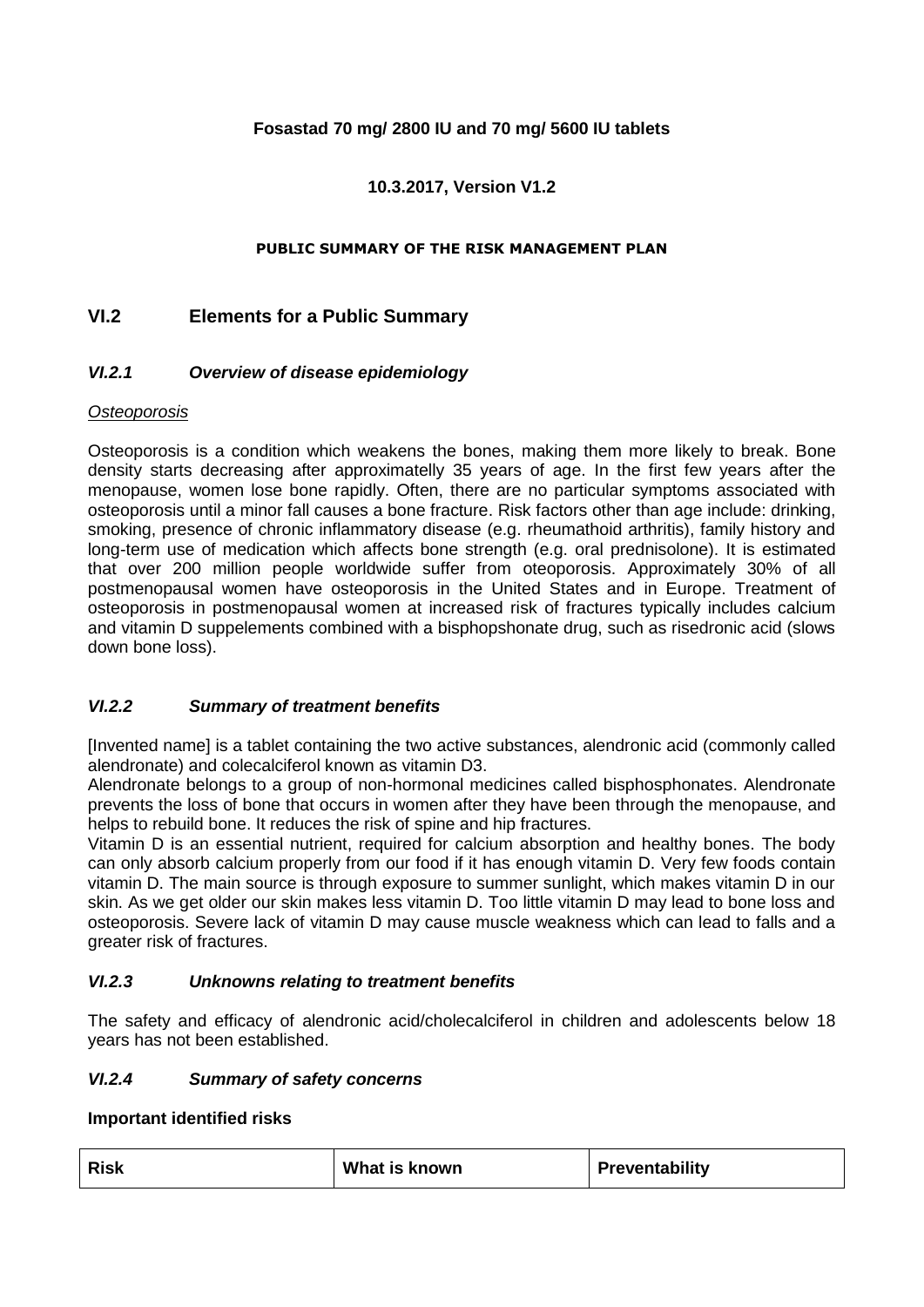| Irritation of the tube that<br>connects your mouth and your<br>stomach (oesophagus)<br>(Oesophageal adverse<br>experiences) | Irritation or inflammation of the<br>oesophagus (the tube that<br>connects your mouth and your<br>stomach) or stomach can occur<br>uncommonly (up to 1 in 100<br>people) with [Invented name]<br>use. | Always take this medicine as<br>prescribed by your doctor and<br>as indicated in the Package<br>Leaflet. This will minimise the<br>risk of developing adverse drug<br>reactions.                                                                                                                                                                         |
|-----------------------------------------------------------------------------------------------------------------------------|-------------------------------------------------------------------------------------------------------------------------------------------------------------------------------------------------------|----------------------------------------------------------------------------------------------------------------------------------------------------------------------------------------------------------------------------------------------------------------------------------------------------------------------------------------------------------|
|                                                                                                                             |                                                                                                                                                                                                       | Tell your doctor if you have<br>active upper gastrointestinal<br>problems. Stop taking<br>[Invented name] and contact<br>your doctor immediately if you<br>have difficulty swallowing,<br>painful swallowing, pain behind<br>the breastbone, or new or<br>worsening heartburn.                                                                           |
| Dead bone tissue in the jaw<br>bone                                                                                         | This side effect my affect up to<br>1 in 10,000 people.                                                                                                                                               | dental<br>examination<br>with<br>A<br>appropriate<br>preventive                                                                                                                                                                                                                                                                                          |
| (Osteonecrosis of the jaw)                                                                                                  | Pain or sore in your mouth or<br>jaw are early signs of severe<br>jaw problems.                                                                                                                       | dentistry should be considered<br>prior to treatment, especially if<br>you have the following risk<br>factors:<br>e.g.<br>cancer,<br>radiotherapy,<br>chemotherapy,<br>corticosteroids,<br>poor<br>oral<br>hygiene. If you have one of<br>these risk factors, you should<br>invasive<br>avoid<br>dental<br>procedures if possible while on<br>treatment. |
|                                                                                                                             |                                                                                                                                                                                                       | If you are having dental<br>treatment or surgery or know<br>that you need some in the<br>future, tell your dentist that you<br>are being treated with<br>[Invented name] >.                                                                                                                                                                              |

# **Important potential risks**

| <b>Risk</b>                | What is known (Including reason why it is considered a<br>potential risk)                                                                                                                                                                                                                                                                                                                 |
|----------------------------|-------------------------------------------------------------------------------------------------------------------------------------------------------------------------------------------------------------------------------------------------------------------------------------------------------------------------------------------------------------------------------------------|
| Atypical femoral fractures | The long-term use of bisphosphonates is thought to be the main<br>risk factor for atypical femoral fractures. Some patients<br>experience thigh or groin pain, often associated with imaging<br>features of stress fractures, weeks to months before presenting<br>with a completed femoral fracture. During bisphosphonate<br>treatment, you should report any thigh, hip or groin pain. |

# **Missing information**

| <b>Risk</b><br>What is known |  |
|------------------------------|--|
|------------------------------|--|